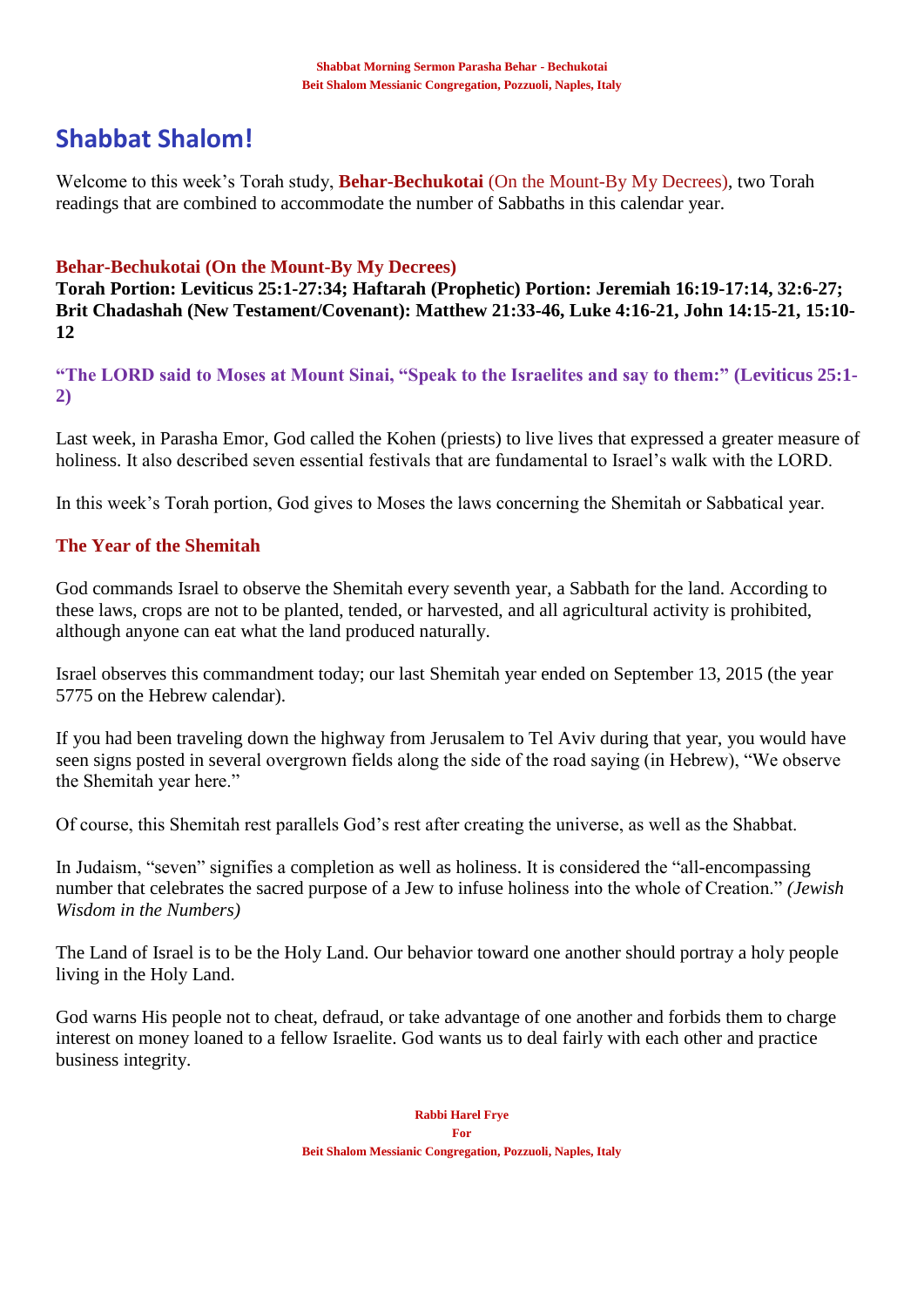### **"Do not take advantage of each other, but fear your God. I am the LORD your God." (Leviticus 25:17)**

God also makes it clear that He holds the title deed to this land and does not give us the authority to sell it permanently.

We are only residents on this land that God has given us to live in as pilgrims and strangers. That means the leaders of Israel have no right to sell off portions of the land to the enemy in exchange for false promises of supposed peace.

**"The land must not be sold permanently, because the land is Mine and you reside in My land as foreigners and strangers." (Leviticus 25:23)**

# **The Year of Jubilee**

**"Consecrate the fiftieth year and proclaim liberty throughout the land to all its inhabitants. It shall be a jubilee [ל ֵובֹי Yovel] for you; each of you is to return to your family property and to your own clan." (Leviticus 25:10)**

After every seven cycles of seven years, in the fiftieth year, the shofar is to sound and the **Yovel (ל ֵובֹי (**or **Jubilee** year is to be celebrated. Not only is the land to lie fallow, but also all debts are to be cancelled and all indentured servants are to return to their land and family.

We serve a God of kindness and mercy, and His laws are for the good of all, even for the land itself.

Although some among the Jewish people might have endured a time of servitude, they were not to permanently remain in that situation. It is because God brought His people out of slavery in Egypt that no Israelite was to become a permanent slave of another. In the year of Jubilee, all were to be redeemed and released.

**"I am the LORD your God, who brought you out of Egypt so that you would no longer be slaves to the Egyptians; I broke the bars of your yoke and enabled you to walk with heads held high." (Leviticus 26:13)**

In Judaism, 50 is the number of transcendence. It indicates a return to God and the emergence of a new creation.

Under the Brit Chadashah (New Covenant), which was sealed with the giving of the Ruach HaKodesh (Holy Spirit) on Shavuot (Pentecost) 50 days from Passover, Yeshua HaMashiach (Jesus the Messiah) became our spiritual Jubilee.

In Him, all debts are cancelled. He has redeemed us from slavery to any kind of oppression and empowered us to walk in holiness with our heads held high. Halleluyah!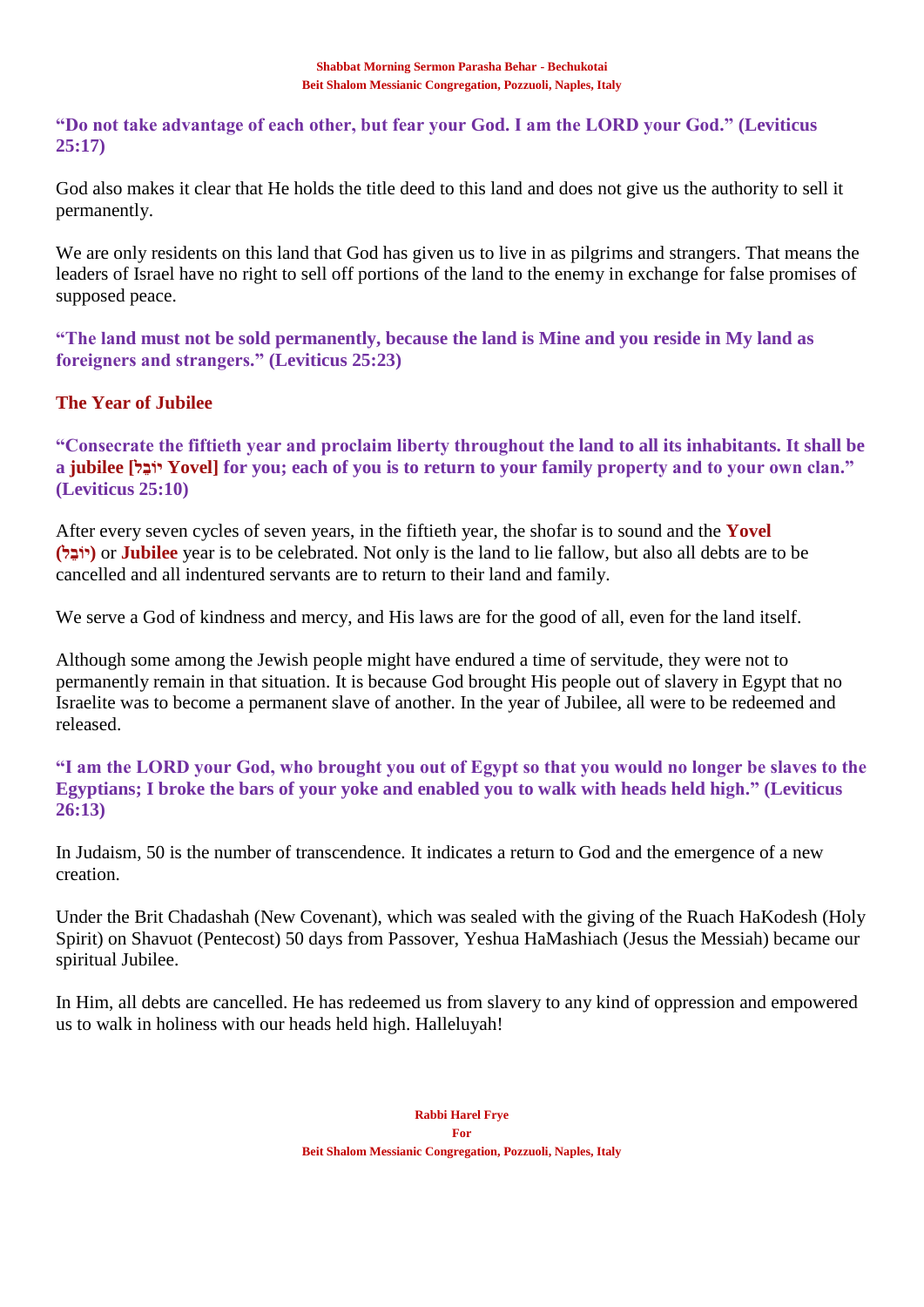### **Living in the Blessings in the Holy Land**

In the **Bechukotai** (In My Statutes) portion of this week's reading, God promises a blessing upon the people if they obey His commandments in the Torah, but He warns of punishment, persecutions and even exile for disobeying them. He says: **"If you walk in My statutes [Im bechukotay teileichu], I will give you your rains in their season, and the land shall yield its increase." (Leviticus 26:3-4)**

We must keep in mind that God does not willingly afflict or grieve us; He only does so when it is absolutely necessary to get our attention so we can see the error of our ways and, through His mercy, put our feet back on the right path.

**"For if He causes grief, then He will have compassion according to His abundant lovingkindness. For He does not afflict willingly nor grieve the children of men." (Lamentations 3:32-33)**

One of the reasons that the Jewish people were sent into exile and the land lay barren was because they failed to keep the Sabbatical years.

Therefore, God forced the people out so the land could finally enjoy its Sabbaths and make up for those it did not have when Israel lived there:

**"I will scatter you among the nations and will draw out my sword and pursue you. Your land will be laid waste, and your cities will lie in ruins. Then the land will enjoy its Sabbath years all the time that it lies desolate and you are in the country of your enemies; then the land will rest and enjoy its Sabbaths. All the time that it lies desolate, the land will have the rest it did not have during the Sabbaths you lived in it." (Leviticus 26:33-35)**

We, too, must be diligent to keep the Sabbath of the Lord and to rest on every seventh day, lest our bodies wear out and need an extended time out to make up for failing to keep the Sabbath day holy.

Despite there being severe consequences to not keeping God's statutes, He promises to have mercy on the Jewish people even in exile; to remember His covenant with Abraham, Isaac and Jacob; and to remember the land:

**"Yet in spite of this, when they are in the land of their enemies, I will not reject them or abhor them so as to destroy them completely, breaking My covenant with them. I am the LORD their God. But for their sake I will remember the covenant with their ancestors whom I brought out of Egypt in the sight of the nations to be their God. I am the LORD.'" (Leviticus 26:44-45)**

Twenty-five hundred years after God brought back the Jewish exiles in Babylon to the land of Israel, He is doing it again.

But some claim that the modern state of Israel is a nation made solely by the efforts of the League of Nations and the United Nation and not by the hand of God.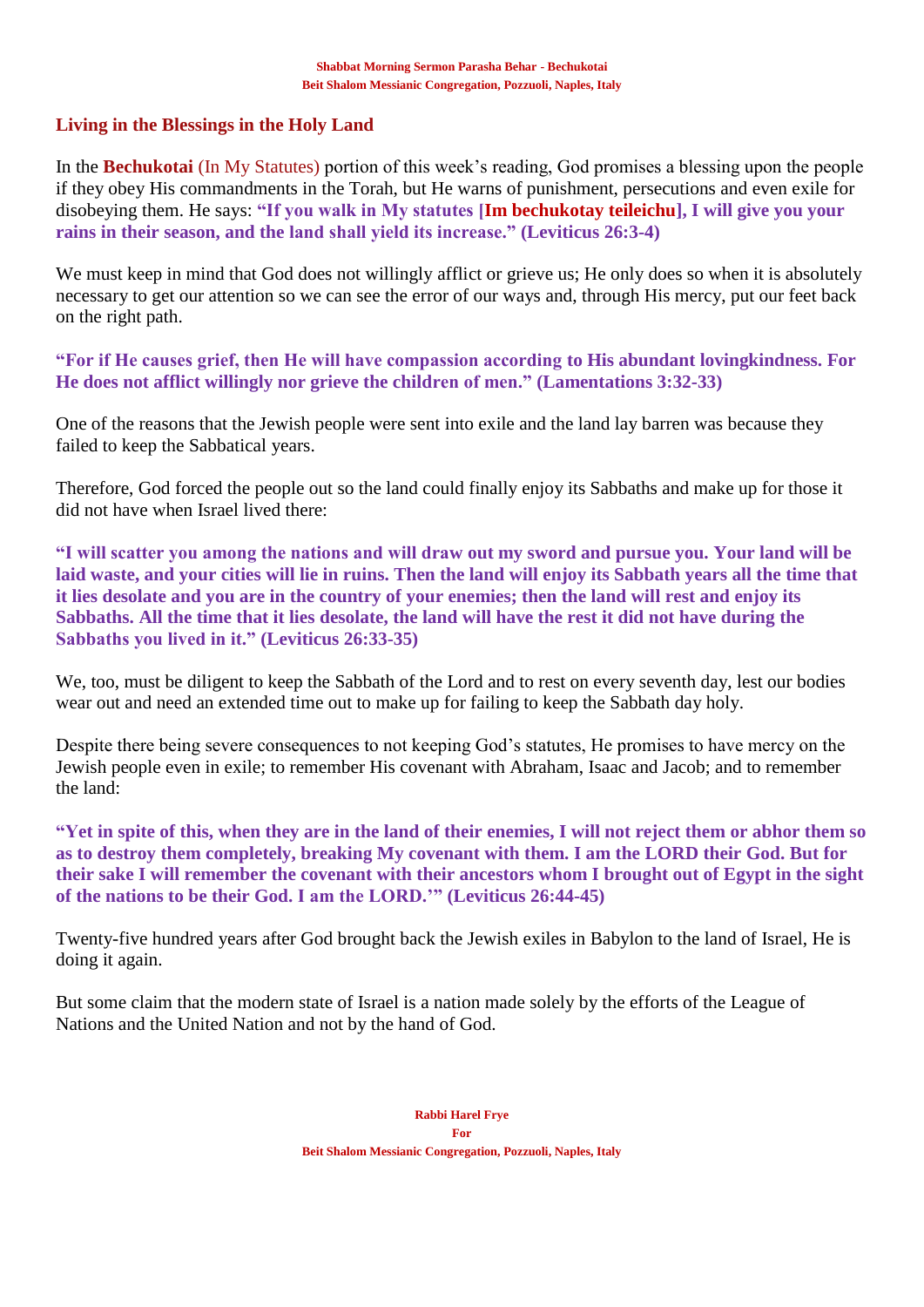#### **Shabbat Morning Sermon Parasha Behar - Bechukotai Beit Shalom Messianic Congregation, Pozzuoli, Naples, Italy**

Yet, we know from history that no one can bring God's people out of exile until God makes it so. He brought them out of Egypt despite the hard heart of Pharaoh.

He released the exiles in Babylon through the decree of King Cyrus after a specified time, which were both prophesied (**Isaiah 44:28-45:1; Daniel 9:2**)**.**

In the 20th century, He brought His people home through the Balfour Declaration and the creation of the State of Israel in one day, which was also prophesied (**Isaiah 66:8**).

And God is continuing to enact a modern-day revival of Israel that has included miraculous victories in the 1948 War for independence, the Six Day War in 1967, and the Yom Kippur war in 1973.

Despite anti-Semitism, anti-Zionism, and anti-Israelism, Israel is still alive and vibrant. And it continues to be a blessing to the world despite the social, political, and physical attacks by her neighbors and by the world since her rebirth.

When we examine all the "independent" events culminating in the formation of an independent Jewish state, we see that God will never allow the Jewish people to be destroyed completely, nor will He ever break His covenants with them.

# **Prophetic Portion: Trust in God Alone for Your Blessings**

The Haftarah (prophetic portion) for this week (**Jeremiah 16:19-17:14**) continues with the theme of promised blessings for obedience and punishment for disobedience.

Because God alone is the One who grants freedom and blessings according to His covenants, the Prophet Jeremiah promises that those who place their trust in man will become desolate and alone:

**"Cursed is he who trusts in man, who makes mere flesh his strength, and turns his thoughts from the LORD. He shall be like a bush in the desert." (Jeremiah 17:5-6)**

**On the other hand, "blessed is the one who trusts in the LORD, whose confidence is in Him. They will be like a tree planted by the water that sends out its roots by the stream. It does not fear when heat comes; its leaves are always green. It has no worries in a year of drought and never fails to bear fruit." (Jeremiah 17:7-8)**

There is a sense of accountability in these blessings and curses; we are accountable for our actions, which have consequences. We are responsible, and this knowledge informs our choices and helps us move forward in our daily walk with the God of Israel.

This Haftarah ends with the beautiful proclamation that God alone is the hope of Israel, the source of lifegiving water, our healer, and Savior. When we rely on and obey God, He will not fail us, and we will walk in the blessings.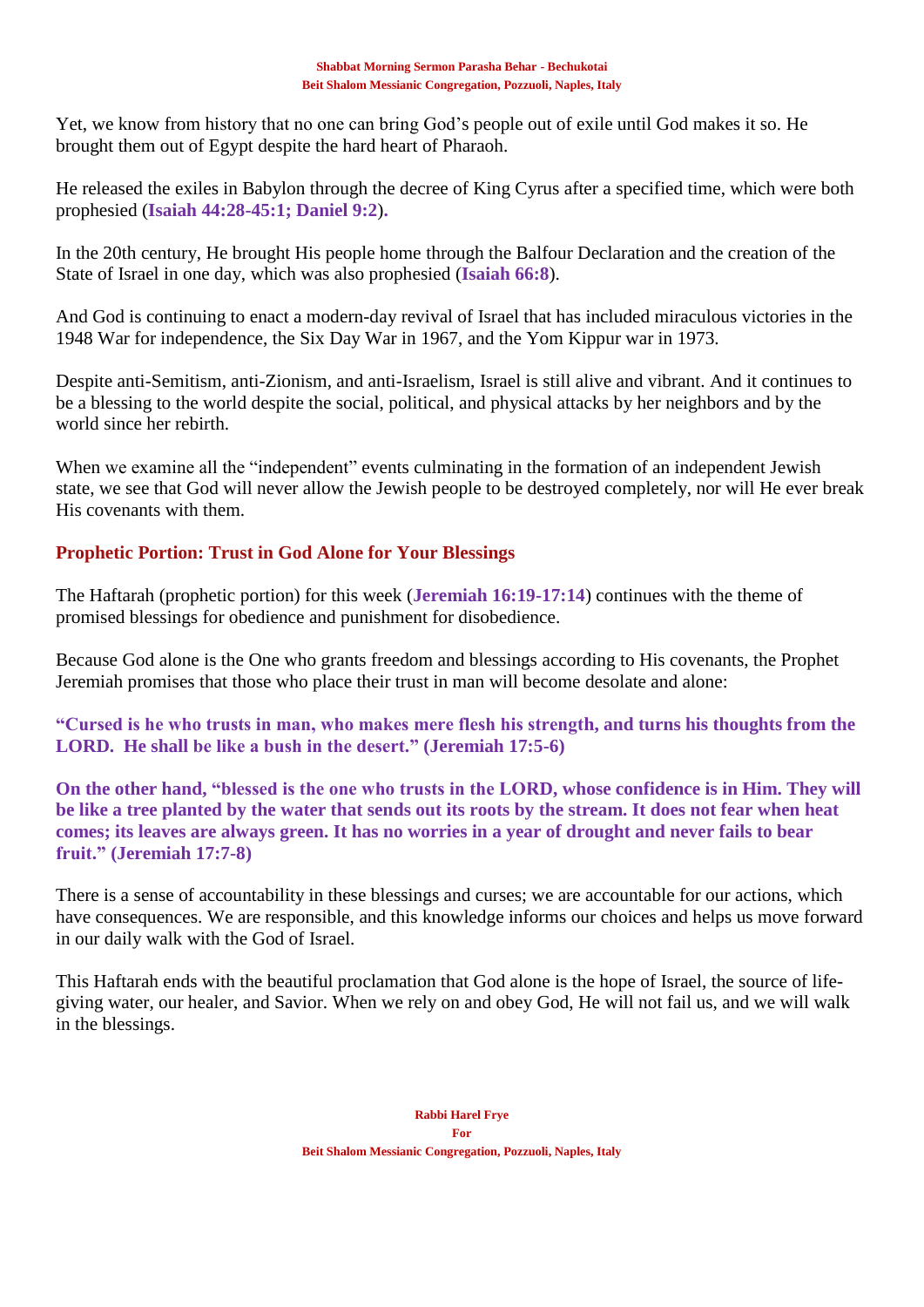**"LORD, you are the Hope of Israel; all who forsake you will be put to shame. Those who turn away from you will be written in the dust because they have forsaken the LORD, the spring of living water. Heal me, LORD, and I will be healed; save me and I will be saved, for you are the one I praise." (Jeremiah 17:13-14)**

**TO LISTEN TO OUR SHABBAT SERVICE FOR TODAY, PLEASE CLICK ON THE LINK AT THE BOTTOM OF THE PAGE. TO WATCH A VIDEO OF THE SERMON IN ENGLISH AND ITALIAN, PLEASE CLICK ON THE LINK AT THE BOTTOM OF THE PAGE.**

**PER ASCOLTARE IL NOSTRO SERVIZIO SHABBAT PER OGGI, FARE CLIC SUL COLLEGAMENTO IN FONDO ALLA PAGINA. PER VEDERE UN VIDEO DEL SERMONE IN INGLESE E ITALIANO, FAI CLIC SUL LINK IN FONDO ALLA PAGINA.**

# **Shabbat Shalom!**

Benvenuti allo studio della Porzione di Torah di questa settimana, **Behar-Bechukotai (Nel monte-I miei statuti)**, due Porzione di Torah che sono combinate per accogliere il numero di Shabbat nel calendario di quest'anno.

# **Behar-Bechukotai (Nel monte-I miei statuti)**

**Porzione di Torah: Levitico 25:1-27:34 Porzione di Haftarah (Profetica): Geremia 16:19-17:14, 32:6-27 Brit Chadashah (Nuovo Patto/Nuovo Testamento): Matteo 21:33-46, Luca 4:16-21, Giovanni 14:15-21, 15:10-12**

**"L'Eterno parlò ancora a Mosè sul monte Sinai, dicendo: 'Parla ai figli d'Israele e di loro: Quando entrerete nel paese che io vi do, la terra osserverà un sabato di riposo per l'Eterno." (Levitico 25:1-2)**

La scorsa settimana, nella Parasha Emor, Adonai ha richiamato i Kohen (sacerdoti) a vivere una vita che esprimesse una maggiore misura di santità. Adonai descriveva inoltre sette feste essenziali che sono fondamentali per il cammino di Israele con Adonai. Nella Porzione della Torah di questa settimana, Adonai dà a Mosè le leggi riguardanti lo Shemitah o l'anno sabbatico.

# **L'anno dello Shemitah**

Adonai comanda ad Israele di osservare lo Shemitah ogni settimo anno, un Sabato per la terra. Secondo queste leggi, le colture non devono essere piantate, coltivate o raccolte, e tutte le attività agricole sono proibite, sebbene chiunque possa mangiare ciò che la terra produce in modo naturale.

Israele osserva questo comandamento ancora oggi; il nostro ultimo anno dello Shemitah si è concluso il 13 Settembre 2015 (l'anno 5775 nel calendario Ebraico).

Se avessi viaggiato lungo l'autostrada da Gerusalemme a Tel Aviv durante quell'anno, avresti visto i segni affissi in diversi campi incolti lungo il lato della strada che dicevano (in Ebraico): "Osserviamo l'anno Shemitah qui".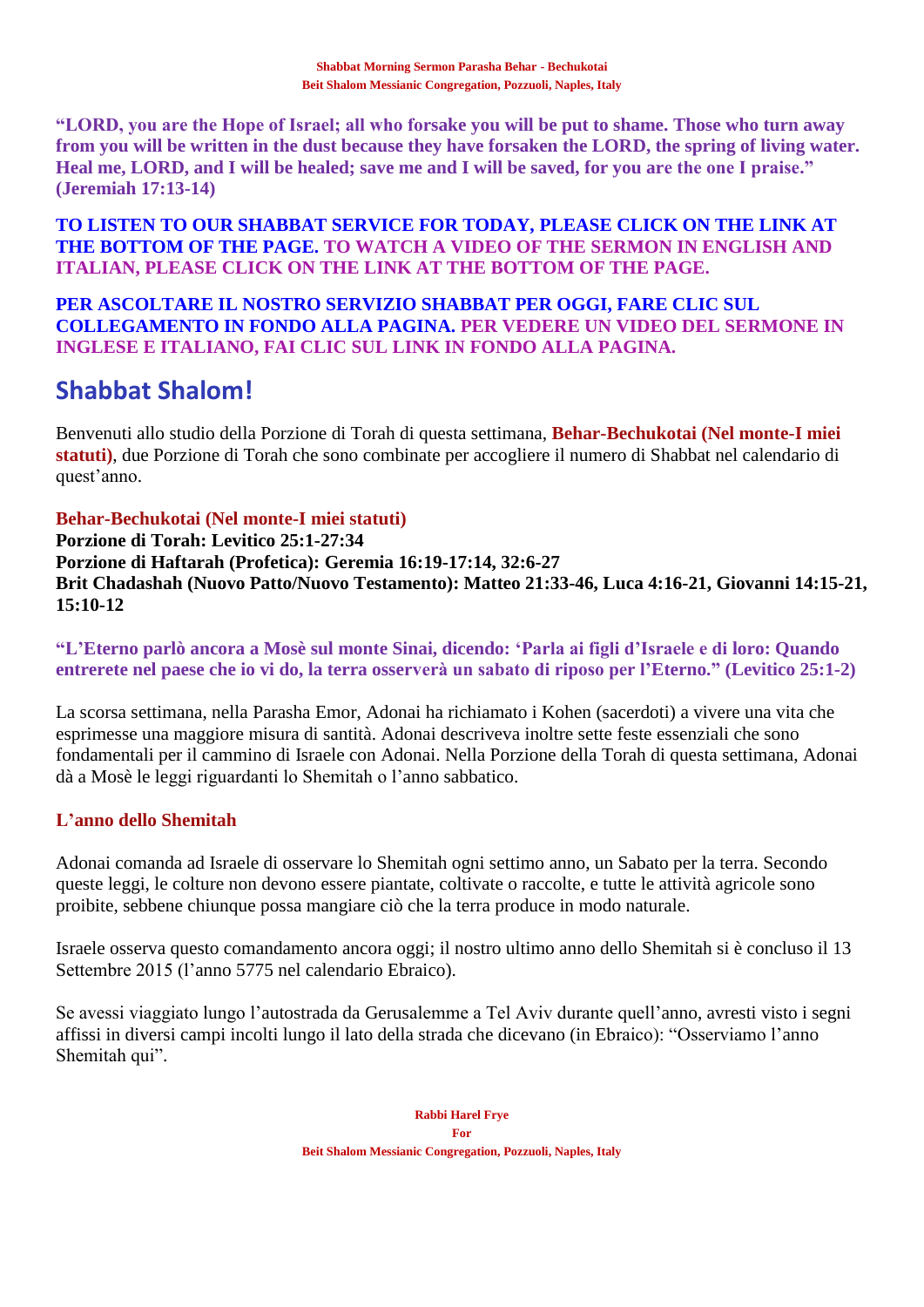Ovviamente, l'anno di Shemitah va parallelamente al riposo di Adonai dopo aver creato l'universo, così come lo Shabbat.

Nel Giudaismo, "sette" significa completamento e santità. È considerato il "numero onnicomprensivo che celebra il sacro proposito di un Ebreo di infondere la santità nell'intera Creazione". *(Saggezza ebraica nei numeri)*

La terra di Israele deve essere la Terra Santa. Il nostro comportamento reciproco dovrebbe rappresentare un popolo santo che vive in Terra Santa.

Adonai avverte il Suo popolo di non imbrogliare, frodare o sfruttare l'un l'altro e proibisce loro di addebitare interessi sul denaro prestato ad un altro Israelita. Adonai vuole che ci trattiamo equamente l'uno con l'altro ed esercitiamo l'integrità nei nostri affari.

**"Nessuno di voi danneggi il suo vicino, ma temerai il tuo DIO; poiché io sono l'Eterno, il vostro DIO." (Levitico 25:17)**

Adonai chiarisce anche che Egli detiene l'atto di proprietà su questa terra e non ci autorizza a venderlo in modo permanente. Siamo solo residenti su questa terra che Adonai ci ha dato per vivere come pellegrini e stranieri. Ciò significa che i capi di Israele non hanno il diritto di vendere parti della Terra al nemico in cambio di false promesse di presunta pace.

**"Le terre non si venderanno per sempre, perché la terra è mia; poiché voi siete forestieri e affittuari con me." (Levitico 25:23)**

# **L'anno del Giubileo**

**"E santificherete il cinquantesimo anno e proclamerete la libertà nel paese per tutti i suoi abitanti. Sarà per voi un giubileo [ל ֵובֹי Yovel]; ognuno di voi tornerà nella sua proprietà e ognuno di voi tornerà nella sua famiglia." (Levitico 25:10)**

Dopo ogni sette cicli di sette anni, nel cinquantesimo anno, lo shofar deve suonare e lo **Yovel (ל ֵובֹי (**o anno di **Giubileo** sarà celebrato. Non solo la terra è a riposo, ma anche tutti i debiti devono essere annullati e tutti i dipendenti a contratto devono tornare alla loro terra e famiglia.

Serviamo un Adonai di bontà e misericordia, e la Sua legge è per il bene di tutti, anche per la terra stessa. Anche se alcuni tra i pagani Ebrei avrebbero potuto sopportare un periodo di servitù, non dovevano rimanere permanentemente in quella situazione. Ciò poiché Adonai ha portato il Suo popolo fuori dalla schiavitù d' Egitto cosicché nessun Israelita sarebbe diventato uno schiavo permanente di un altro. Nell'anno del Giubileo, tutti dovevano essere riscattati e liberati.

**"lo sono l'Eterno, il Signore vostro DIO, che vi ho fatto uscire dal paese d'Egitto, perché non foste più loro schiavi; ho spezzato il vostro giogo e vi ho fatto camminare la testa alta.". (Levitico 26:13)**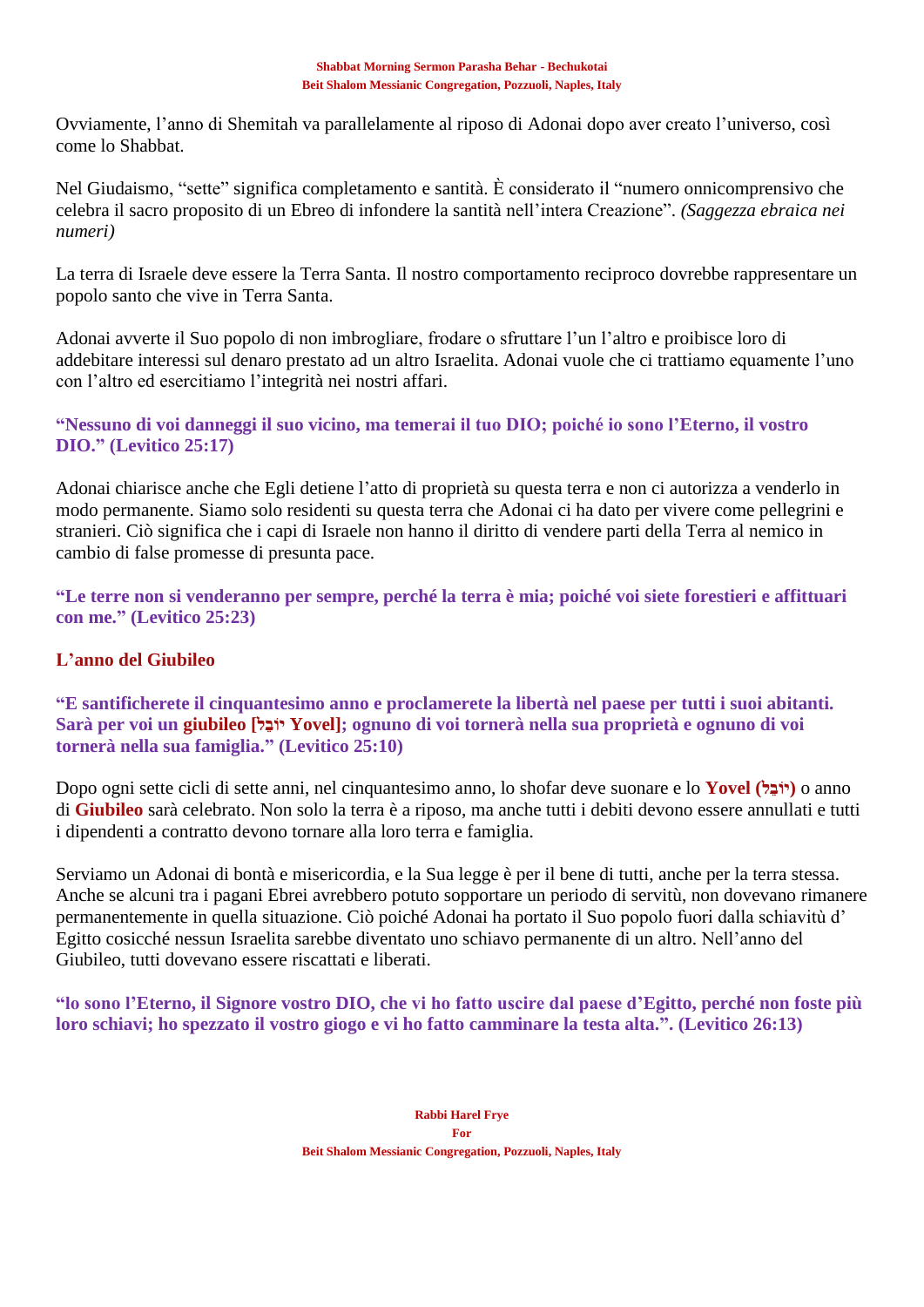Nel Giudaismo, 50 è il numero della trascendenza. Indica un ritorno ad Adonai e l'emergere di una nuova creazione. Sotto il Brit Chadashah (Nuova Patto/Testamento), che è stato suggellato con la consegna del Ruach HaKodesh (Spirito Santo) a Shavuot (Pentecoste) 50 giorni dalla Pasqua, Yeshua HaMashiach (Gesù il Messia) è diventato il nostro Giubileo spirituale.

Grazie a Lui, tutti i nostri debiti sono cancellati. Egli ci ha riscattati dalla schiavitù da qualsiasi tipo di oppressione e ci ha permesso di camminare in santità a testa alta. Halleluyah!

## **Vivere nelle benedizioni in Terra Santa**

Nel **Bechukotai (I miei statuti)** Parte della Porzione di Torah di questa settimana, Adonai promette una benedizione sul Suo popolo se essi obbediranno ai Suoi comandamenti nella Torah, ma avverte della punizione, delle persecuzioni e dell'esilio per aver disobbedito ai comandamenti stessi. Lui dice:

**"Se vi comportate secondo i miei statuti osservate i miei statuti [Im bèukotay teileichu], e li mettete in pratica, io vi darò le piogge nella loro stagione la terra darà i suoi prodotti e gli alberi della campagna daranno i loro frutti." (Levitico 26:3-4)**

Dobbiamo tenere a mente che Adonai non ci affligge o ci affligge volentieri; Lo fa solo quando è assolutamente necessario attirare la nostra attenzione in modo da poter vedere l'errore dei nostri modi e, attraverso la Sua misericordia, rimettere i piedi sulla retta via.

**"ma, se affligge, avrà compassione, secondo la moltitudine delle sue misericordie, poiché non è volentieri che umilia ed affligge i figli degli uomini." (Lamentazioni 3:32-33)**

Una delle ragioni per cui la gente Ebrea fu mandata in esilio e la terra era sterile era perché non riuscirono a mantenere gli anni sabbatici. Pertanto, Adonai costrinse le persone a uscire in modo che la terra potesse finalmente godersi i suoi Sabati e compensare quelli che non aveva quando Israele viveva lì:

**"Disperderò voi fra le nazioni e trarrò fuori la spada contro di voi; il vostro paese sarà desolato e le vostre città saranno deserte. Allora la terra godrà i suoi sabati per tutto il tempo in cui rimarrà desolata e voi sarete nel paese dei vostri nemici; così la terra si riposerà e godrà i suoi sabati. Per tutto il tempo che rimarrà desolata avrà il riposo che non ebbe nei vostri sabati, quando voi l'abitavate." (Levitico 26:33-35)**

Anche noi dobbiamo essere diligenti per osservare lo Shabbat, il Sabato di Adonai, e riposarci ogni settimo giorno, per timore che i nostri corpi si logorino e necessitino di un tempo prolungato per compensare il non aver tenuto santificato il giorno del Signore. Nonostante ci siano gravi conseguenze nel non mantenere gli statuti di Adonai, Egli promette di avere pietà delle persone Ebraiche anche in esilio; per ricordare la Sua alleanza con Abramo, Isacco e Giacobbe; e per ricordare:

**"Nonostante tutto questo, quando saranno nel paese dei loro nemici, io non li disprezzerò e non li detesterò fino al punto di annientarli del tutto e di rompere il mio patto con loro; poiché io sono l'Eterno, il loro DIO; ma per loro amore mi ricorderò del patto stabilito con i loro antenati, che feci**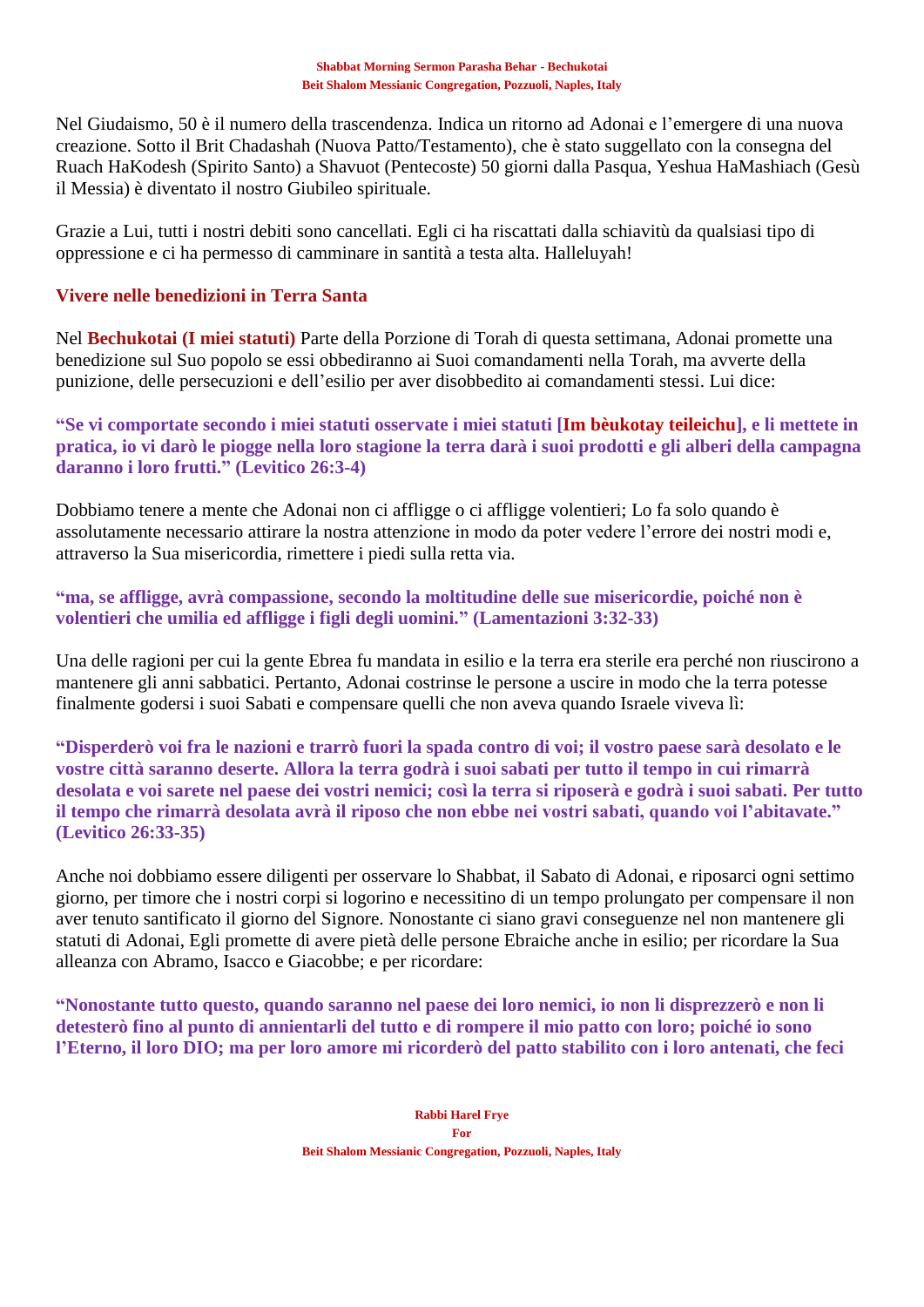### **uscire dal paese d'Egitto sotto gli occhi delle nazioni, per essere il loro DIO. Io sono l'Eterno.'" (Levitico 26:44-45)**

Duemilacinquecento anni dopo che Adonai ha riportato gli esuli Ebrei in Babilonia nella Terra di Israele, lo sta facendo di nuovo. Ma alcuni affermano che il moderno stato di Israele è una nazione costituita esclusivamente dagli sforzi della Società delle Nazioni e delle Nazioni Unite e non dalla mano di Adonai.

Tuttavia, sappiamo dalla nostra storia che nessuno può portare il popolo di Adonai fuori dall'esilio finché Adonai non lo fa. Li ha portati fuori dall'Egitto nonostante il cuore duro del Faraone. Rilasciava gli esuli a Babilonia attraverso il decreto del re Ciro, dopo un tempo determinato, entrambi profetizzati (**Isaia 44:28- 45:1; Daniele 9:2).**

Nel 20 ° secolo, Egli portò il Suo popolo a casa attraverso la Dichiarazione di Balfour e la creazione dello Stato di Israele in un giorno, che fu anche esso profetizzato (**Isaia 66:8**).

E Adonai continua ad attuare un risveglio nel moderno Stato di Israele che ha incluso vittorie miracolose nella guerra per l'indipendenza del 1948, la guerra dei sei giorni nel 1967 e la guerra dello Yom Kippur nel 1973. Nonostante l'antisemitismo, l'antisionismo e l'anti-Israelismo, Israele è ancora vivo e vibrante. E continua ad essere una benedizione per il mondo nonostante gli attacchi sociali, politici e fisici da parte dei suoi vicini e del mondo sin dalla sua rinascita. Quando esaminiamo tutti gli eventi "indipendenti" che culminano nella formazione di uno stato Ebraico indipendente, vediamo che Adonai non permetterà mai che la gente Ebraica sia completamente distrutta, né mai spezzerà la Sua alleanza con loro.

### **Parte profetica: fiducia in Adonai solo e nelle Sue benedizioni**

Haftarah (parte profetica) di questa settimana **(Geremia 16:19-17:14)** continua con il tema delle benedizioni promesse per l'obbedienza e la punizione per la disobbedienza.

Poiché Adonai solo è Colui che concede libertà e benedizioni secondo le Sue alleanze, il profeta Geremia promette che coloro che ripongono la loro fiducia nell'uomo diventeranno desolati e soli:

**"Così dice l'Eterno: 'Maledetto l'uomo che confida nell'uomo e fa della carne il suo braccio, e il cui cuore si allontana dall'Eterno! Egli sarà come un tamerisco nel deserto; quando viene il bene non lo vedrà. Dimorerà in luoghi aridi nel deserto, in una terra salata senza abitanti'. (Geremia 17:5-6)**

**D'altra parte, "Benedetto l'uomo che confida nell'Eterno e la cui fiducia è l'Eterno! Egli sarà come un albero piantato presso l'acqua, che distende le sue radici lungo il fiume. Non si accorgerà quando viene il caldo e le sue foglie rimarranno verdi, nell'anno di siccità non avrà alcuna preoccupazione e non cesserà di portare frutto". (Geremia 17:7-8)**

C'è un senso di responsabilità in queste benedizioni e maledizioni; siamo responsabili dei nostri atti, che hanno conseguenze. Siamo responsabili e questa conoscenza informa le nostre scelte e ci aiuta ad andare avanti nel nostro cammino quotidiano con Adonai.